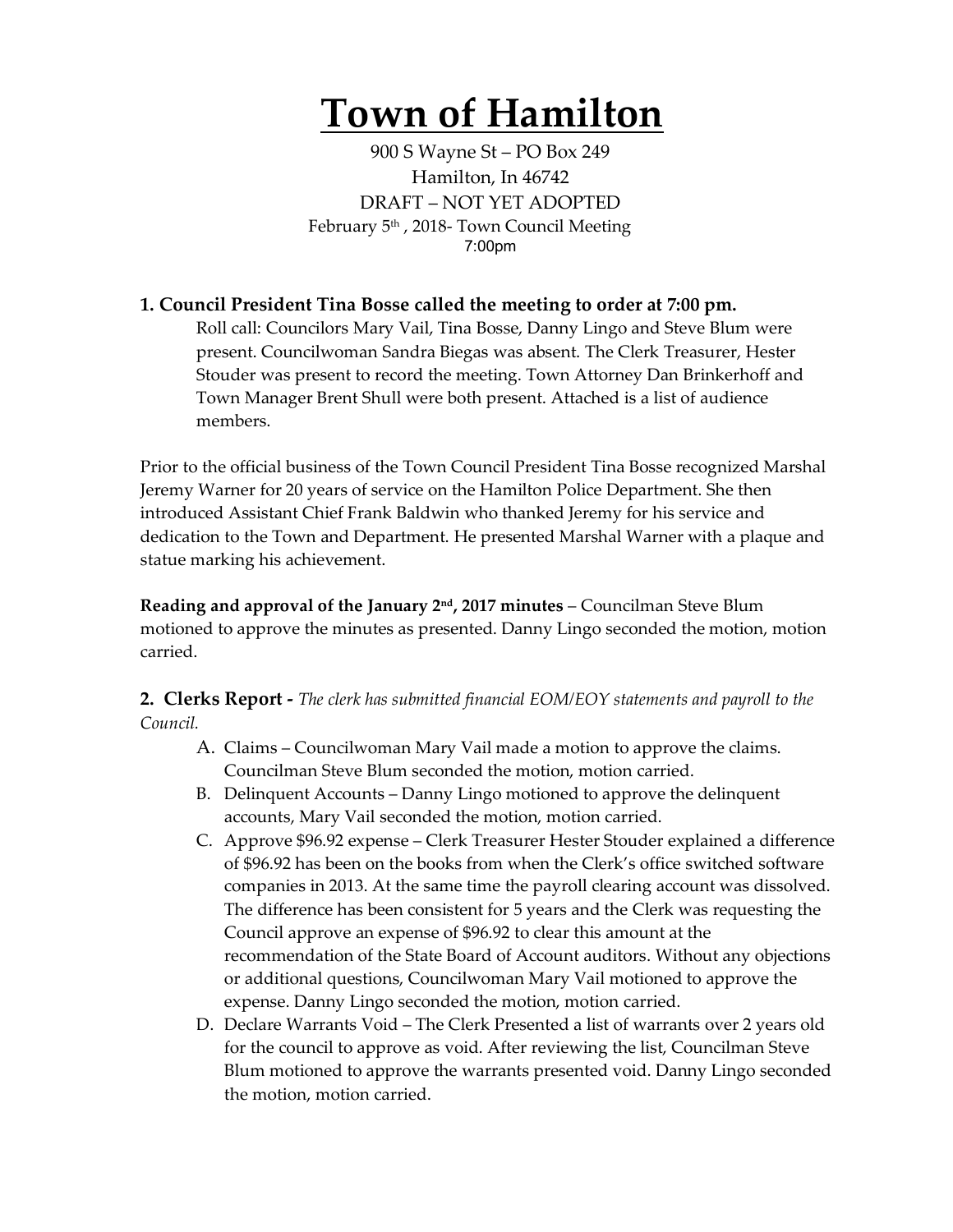- E. Website maintenance per month Clerk Treasurer Hester Stouder asked if the Council would like to pay a minimal maintenance fee of \$100 per month to keep the old website up and going until the new one is ready. This sparked discussion with questions about how long the new site may take and what the hold up was. The Clerk explained the new site is much more extensive than the previous one that is very outdated technically and with little information that is correct to carry over. It is like starting from scratch. With some reluctance the Council agreed to pay the monthly fee for the old website and would like an update at the March meeting. They asked Brent and Hester to stay on top of the new company to expedite the launch date.
- F. The Clerk shared End of Year financial information with the Council and said their cash reserves will allow them to fund their budgets for the 2018 year without having to wait on tax distributions. She also confirmed their budgets have been approved by the State without any changes or reductions.
- G. Resolution for Transfers 2018-1 The Clerk explained the list of transfers to close out 2017. Councilman Danny Lingo motioned to approve the resolution, Mary Vail seconded the motion, motion carried.

### **4. Reports**

A. *Town Manager* – The UTV ordinance will be on the March agenda. The Lions Club would like to put an electronic sign by the Police Department where the Star bank sign is now. They will be in contact with Star Bank for permission and will work with the Chamber on content. They would like the Town to be responsible for entering the information provided the board that will oversee it. AZZ has offered to galvanize the post it will sit on and the rest of the funding has already been secured. Brent will keep the Council updated on the progress of the sign. The generator for the Town Hall has arrived and Brent was awarded a grant thru Steuben County in the amount of \$3000.00. Because it has already been paid for the money will be reimbursed by the County with a check sent to the Town. Town Manager Brent Shull brought up the 150/beach project to the Council asking for confirmation that the Council was ready to move forward with putting the project out for bid. Councilman Danny Lingo stated he thought the project was on hold because the house couldn't be obtained to allow for a roadway and parking on the North side of the spillway. Steve Blum was under the same assumption. Mary and Tina thought the project was moving forward with the first set of plans putting the road on the North side of spillway. These different perspectives led to more discussion about going forward. The Council brought up safety, relief on the bridge across 150 and now TRINE's involvement with engineering a design for the beach area. Some board members also felt the engineers projected cost for the project seemed too low. Town Manager Brent Shull listened to everyone's concerns and then in an effort to answer many of their questions he walked them thru what has happened so far and what steps are in place to keep moving forward. *(These plans are available in the Town Managers office.)*

In conclusion Council woman Mary Vail motioned to complete the 150 project within the scope of Engineering Resources plans and estimated cost. Tina Bosse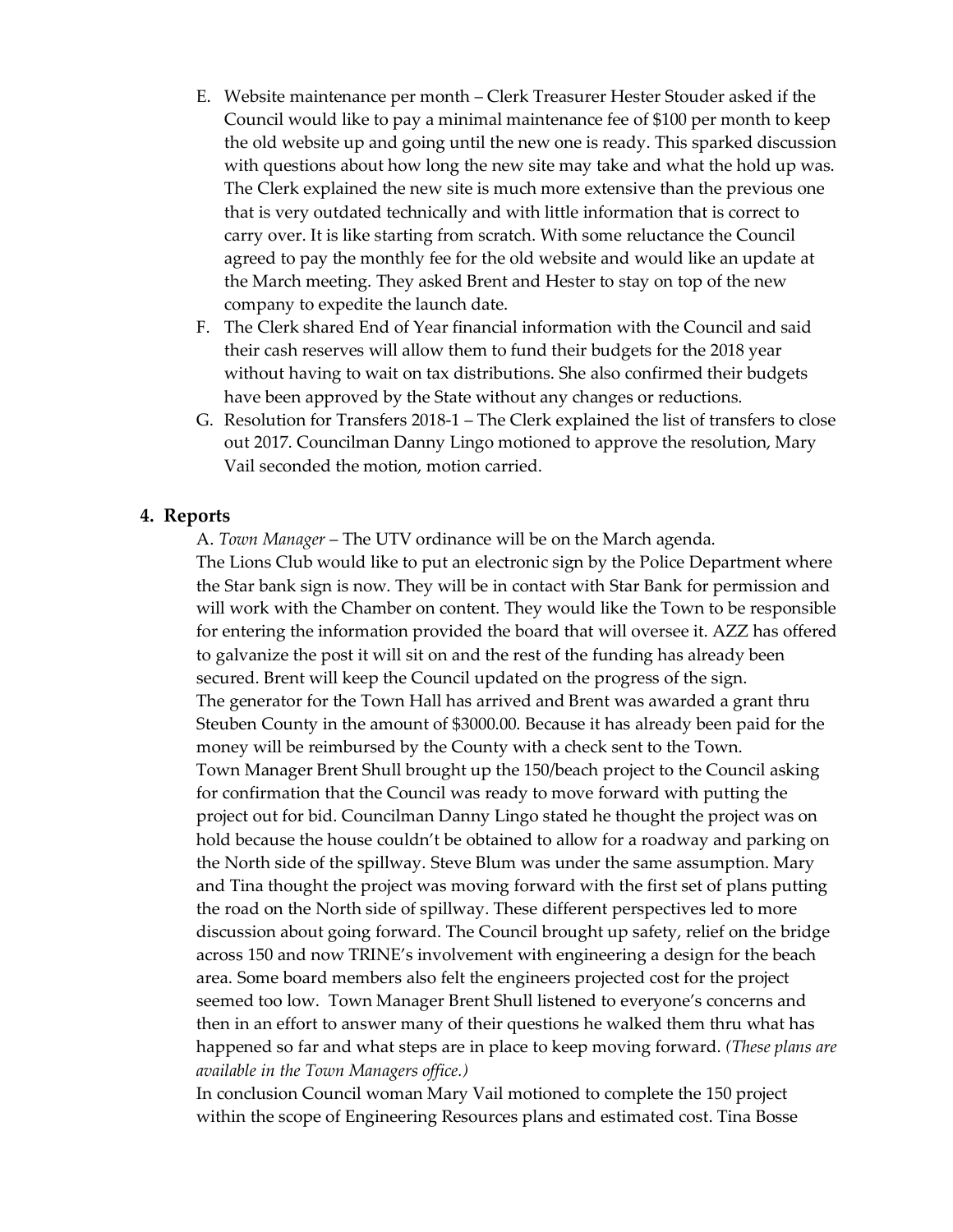seconded the motion, motion carried with a majority voting in favor and Councilman Danny Lingo voting opposed. P*lease see attached report* B*. Street Department* – The Street Department was presented with an opportunity to mow the Hamilton Cemetery for Otsego Township. If the Department agreed to it, the would be reimbursed by the township up to \$15,000.00. The Street Department was not in favor of taking it over citing additional equipment, extensive maintenance and the amount of man hours it would take. The Council agreed. Councilwoman Mary Vail motioned to not take on mowing responsibilities for the local cemetery. Steve Blum seconded the motion, motion carried. *Please see attached report* C**.** *Police Department –Please see attached report.*

D**.** *Water Department* – The utility met with Zip Spider who would like to utilize tower space for internet service. The Tank company approved their placement plan. Now they would like the Town to consider allowing them space in addition to Alliance Internet that is already on the Towers. Prior to a formal agreement, Dan will review the agreement with Alliance and see if there would be anything prohibiting another internet company using the Tower.

Council President Tina Bosse asked how the new software was going and if everything had been switched over. Utility Superintendent Justin Stouder said it was a slow process and could take up to 5 years due to the various old meters still in the system.

There was mention of the School and Chamber being interested in adding stuff to the Water Towers during the next paint cycle. The utility will keep those who are interested updated with projected time frames. *Please see attached report.* 

#### **5. Old Business –**

A. Board Appointments – Plan Commission seat – reappoint or replace Sandra Biegas – Due to Councilwoman Sandra Biegas' absence, Town Manager Brent Shull spoke on her behalf affirming she would like to be reappointed to the Plan Commission. Mary Vail motioned to do so. Danny Lingo seconded the motion, motion carried.

\*\*\* Council President Tina Bosse reported that the School board approved Robert Gaff to be reappointed to both the RDC and Park Board at their last meeting.

#### **6. New Business –**

A. Region 3A- board appointment – Council President Tina Bosse offered to fill the necessary appointment. Mary Vail motioned to appoint Tina Bosse to the Region 3A board. Steve Blum seconded the motion, motion carried.

Councilwoman Mary Vail asked about the leaf ordinance requested by the Lake Association. There were questions about how it could be enforced with so many variables. Town Attorney Dan Brinkerhoff said during his research he found where in place of an